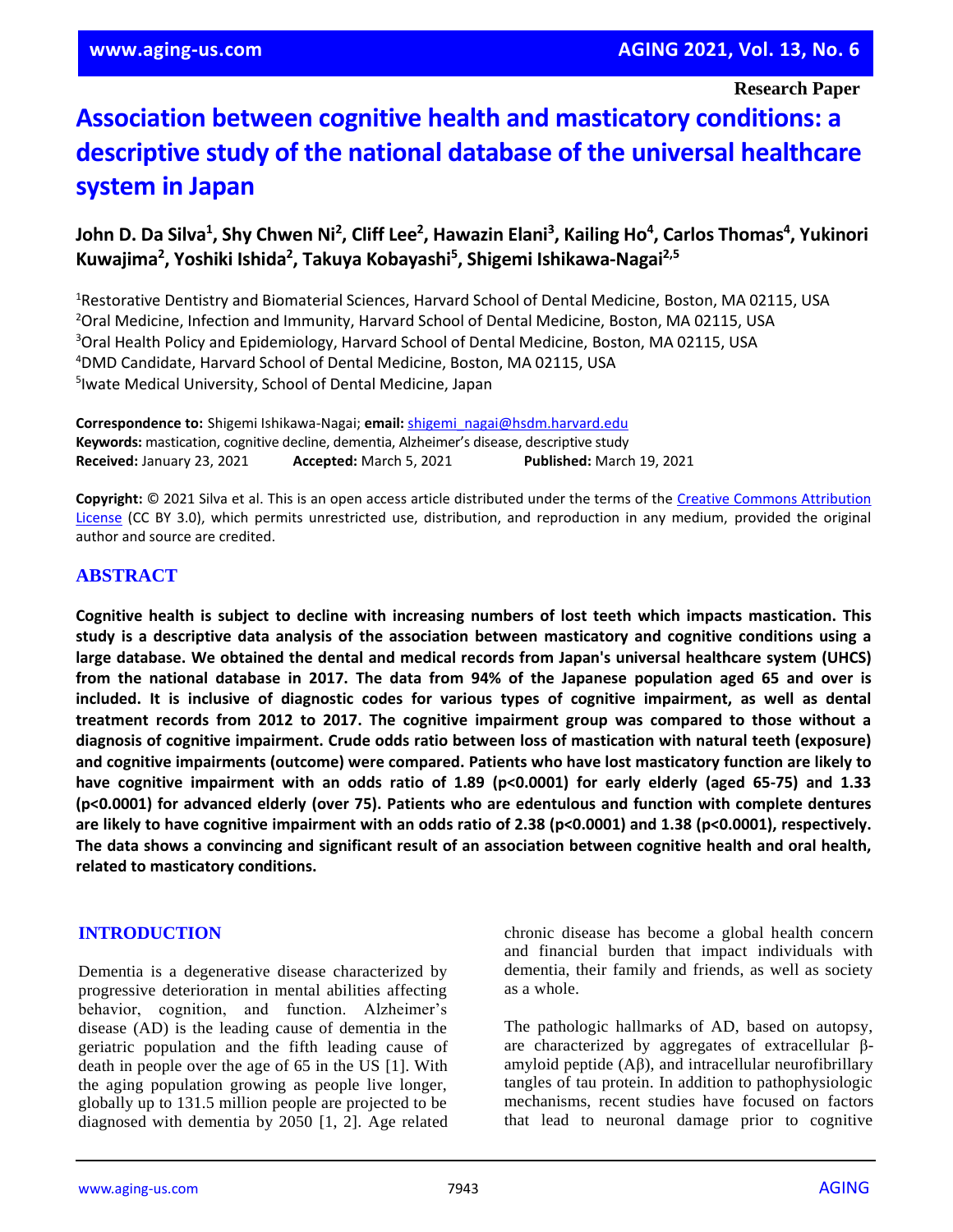decline and prevention strategies using physical and/or cognitive training. For example, participation in leisure activities, playing board games, musical instruments, or social network activity are essential factors for the maintenance of cognitive health [3–5]. Regular exercise and dietary intake of antioxidants or foods rich in anti-inflammatory components are also believed to help maintain cognitive function [6–9]. These preventative measures are additionally beneficial to improve comorbid conditions that accelerate brain aging in AD patients such as cardiovascular disease, and diabetes [10, 11].

In the field of dentistry, several studies have investigated the relationship between oral function and cognitive function. Tooth loss effects spatial memory and increases the risk of diminished cognitive function suggesting that reduced masticatory function may be a risk factor for dementia [12–14]. Animal studies indicate that reduced masticatory ability due to missing molars leads to impaired spatial memory and degeneration of hippocampal neurons [15–17]. A study of 16 patients with mild Alzheimer's disease (AD) had reduced masticatory and cognitive function when compared to healthy non-AD patients [13]. Another study indicated that the risk of developing AD and dementia was 1.63 times greater in the elderly with no teeth when compared to those with 20 or more teeth [14]. A longitudinal study found that the higher the number of teeth lost, the faster cognitive function declined [18]. Though an inverse association between the number of remaining teeth and cognitive function was suggested, the subjects of these studies were either of a small sample or from a limited geographic area.

Rising evidence on the effects of chewing in increased attention, memory, and cognitive processing demonstrates that masticatory condition has a link to cognitive health [19]. Since exosomes can translocate from muscle cells to nerve cells as cargo vehicles, our hypothetic mechanism for connecting mastication and cognitive health is that muscle activity can directly affect amyloid β burden. In our recently published study [20, 21], we tested our hypothesis that muscle cells can package neprilysin in exosomes in response to a neuromuscular signal and retrograde axonal transport to the brain. Neprilysin (NEP), a member of metalloproteases, aids with clearance of Aβ, plays another role in the pathogenesis of AD and serves as molecular marker of disease [22]. *In vitro* experiments, cholinergic stimulation of myotube cells increases quantities of both the exosome secreted into the culture medium and the amount of exosomal NEP. In the presence of carbachol, a cholinergic stimulant, muscle cytosolic NEP decreased while exosomal-NEP secretion increased, which proved that exosomes packaged and secreted NEP protein in muscle cells. *In vivo* experiments, fluorescent labeled myotube cells derived exosomes were injected into masseter muscle of euthanized mice and were found in both trigeminal and hippocampal tissue lysate. Results showed that the hippocampus and cerebrum contained NEP protein in the absence of mRNA, which suggested that NEP is not native to the brain, and NEP is transported into the brain via retrograde axonal transport. It was also confirmed that transgenically expressed NEP was transferred to the hippocampus via the trigeminal nerve. If these NEP rich exosomes were able to gain access to the brain via retrograde transport, then there is the possibility that masticatory activity could contribute to reducing the Aβ plaque burden in the brain. The trigeminal nerve is the largest cranial nerve, and it innervates the masseter muscles, which are the strongest among the muscles of mastication. This anatomical fact led to our tested hypothesis that masseter muscles send exosomal NEP to the brain in response to cholinergic stimulation during chewing, thus bypassing the blood-brain barrier (BBB).

These findings demonstrate that a novel mechanism for the connection of the oral cavity to the brain exists. Neuroprotective agents synthesized by the muscles of mastication on stimulation can travel to the brain [20, 21]. These findings then led us to generate the current hypothesis that a lack of mastication with natural teeth, due to tooth loss, may negatively affect cognitive health. The field of Prosthodontics supports this hypothesis based on the determinants of maximally attainable bite force, which is an increased bite force with an increased number of teeth and occlusal tooth contacts [23]. The masticatory/chewing forces generated by a removable prosthesis is 30~60% of what the natural dentition is and 10~40% of it for compete dentures. Other studies also indicate that when the function of the masticatory system is reduced due to loss of occlusal support, removable prostheses do not compensate sufficiently to attain the previous maximum bite force [24–26].

Here, we report oral function, especially masticatory function, is associated with cognitive function in patients with Alzheimer's' disease and other dementias in a Japanese population. Japan has a Universal Healthcare System (UHCS) where medical and dental care are recorded together. In 2011, the Japanese government, Ministry of Health, Labor and Welfare established that third parties can access the UHCS database under government guidelines. Our global team was the first dental research group whose research proposal was approved to assess the association between mastication and cognitive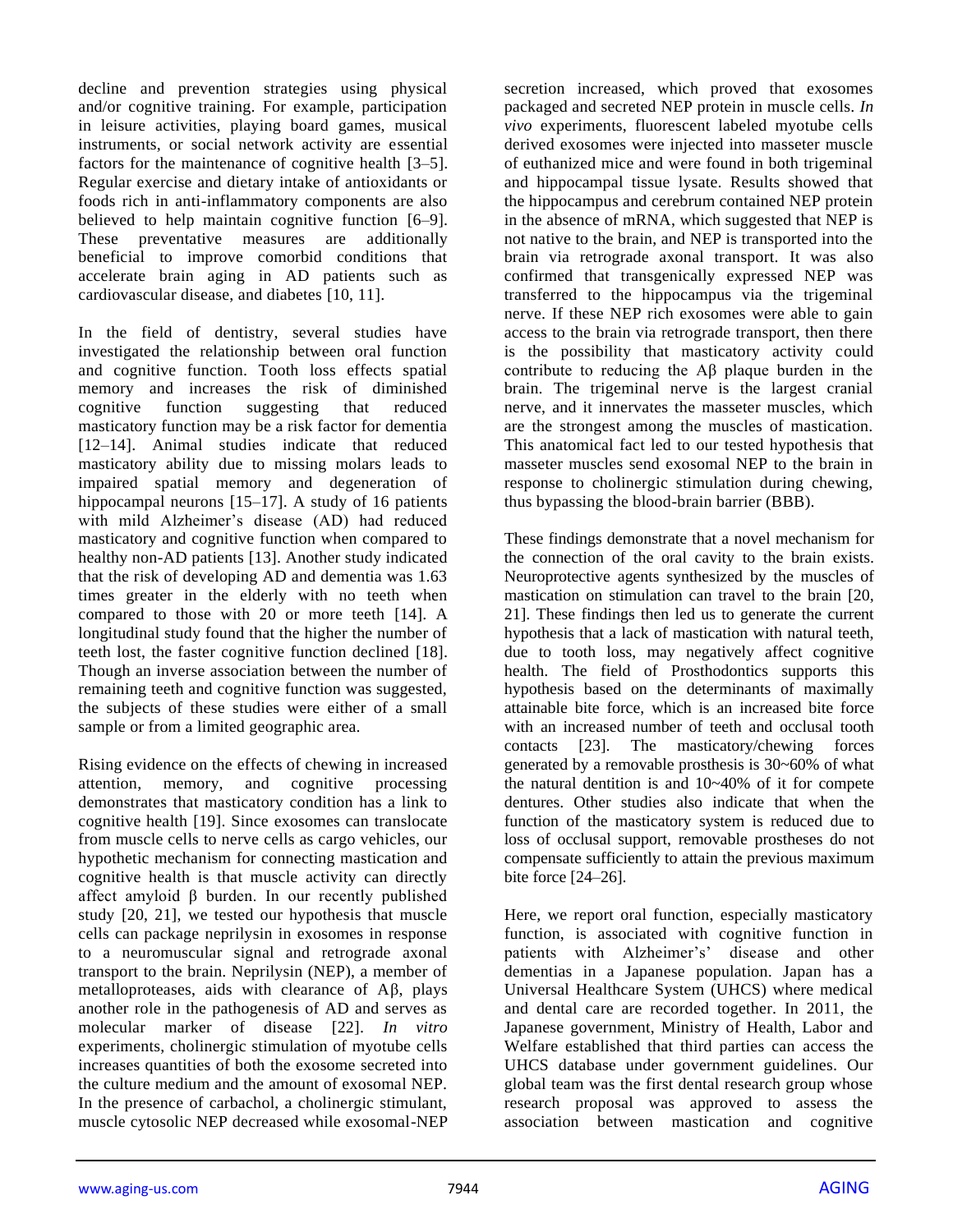impairment. This study is a descriptive data analysis to examine if there is an association between cognitive function and masticatory conditions, which we hope will lead to future case-controlled or cohort studies.

# **RESULTS**

## **Data categorized based on age and cognition**

The number of the patients over 65 who were recorded in the UHCS in 2017 was 33,191,456, which is approximately 94% of the entire population of those over 65 in Japan (Table 1). The 65-74 group included 15,661,136 patients and the 75 and older group included 17,530,320, which is about 88% and 99% of the population in those age categories, respectively. The data was then subcategorized into the cognitive impairment group (CI) and cognitive health control group (CH). 56,081 were diagnosed as CI in the 65-74 age group and 662,691 for the 75 and older group. The number of the patients who received dental care within six years from 2012~2017 was 38,333 (68.4%) in the CI group and 11,216,434 (71.9 %) in the CH group for the early elderly, and 432,754 (65.3%) and 11,521,764 (68.3%), respectively, for the advanced elderly (Table 1).

### **Distribution of masticatory classification in CI and CH group**

Table 2 represents the number of patients for each masticatory scheme for both CI and CH group. The proportions of masticatory patterns in CI group were compared with CH group as demonstrated in Figure 1. For the early elderly (ages 65~74), 94.2% of the control group exhibited all or some natural tooth-tooth contact (classification A, B or C), and only 5.8% exhibited no natural tooth-tooth contact (classification D, E or F). In contrast, in CI group, 89.7% exhibited all or some tooth-tooth contact and 10.4% presented with no natural tooth-tooth contact (Figure 1A). In the advanced elderly group (ages 75 and over), fewer subjects had all or some natural tooth-tooth contact: 81.8% for CI group and 85.7% for control group. Furthermore, 18.2% for CI group and 14.3% for control group presented with no natural tooth-tooth contact (Figure 1B).

#### **Association between masticatory patterns and cognitive condition**

Table 3 shows the crude odds ratio between loss of mastication in the absence of natural tooth contacts (exposure) and cognitive condition (outcome). Looking at mastication with natural tooth contact (exist: pattern  $A+B+C$ , absence: pattern  $D+B+F$ ), patients who have lost natural tooth mastication are likely to have CI with an odds ratio of 1.89 (p<0.0001) for the early elderly group and 1.33 (p<0.0001) for the advanced elderly group. Looking at typical patterns A (all-natural tooth contacts) and F (all denture tooth contacts, CD in the Maxilla and Mandible), patients with only denture tooth contacts are likely to have CI with an odds ratio of 2.38 (p<0.0001) for the early elderly group and 1.38 (p<0.0001) for the advanced elderly group.

# **DISCUSSION**

In the cognitive impairment group for both age groups, a higher percentage of patients exhibiting no natural tooth-tooth contacts (Classification D+E+F) was identified and compared to the control group (Figure 1). This reveals that individuals with signs of cognitive deterioration at the time of data collection had reduced masticatory function with the loss of some or all-natural tooth-tooth contacts. On the other hand, individuals with no signs of cognitive deterioration, at the time of data collection, had better masticatory function with more natural tooth-tooth contacts. This data is in consistent with the findings that a lack of posterior occlusion predicted the incidence of cognitive decline [27, 28]. Our result is additionally convincing and significant because the dataset consists of a large sample size, where almost all of the dental and medical treatments within one healthcare system were recorded and analyzed and not data from self-reports or surveys.

In mouse model studies, evidence suggests the negative effects of masticatory deficiency and tooth loss on neurogenesis, present as a risk factor for cognitive dysfunction [29, 30]. A systematic and meta-analytic review also concludes a 20% higher risk for developing cognitive decline in individuals with suboptimal dentitions (<20 teeth) and draws the links between oral and general health [12]. Though the mechanism of this relationship is not clearly understood, studies have found that during mastication, there is an increase of cortical blood flow in somatosensory cortical areas as well as increased oxygen levels in the prefrontal cortex and hippocampus [31]. The neurovascular aspects of AD pathophysiology, cerebral hypoperfusion and reduced glucose transport progresses to cognitive decline and hippocampal atrophy in the early stages of AD [31]. A most recent MRI study also showed significantly smaller total gray matter volume and regional reduction of gray matter in the left hippocampus and parahippocampus associated with an increased number of missing teeth in subjects with mild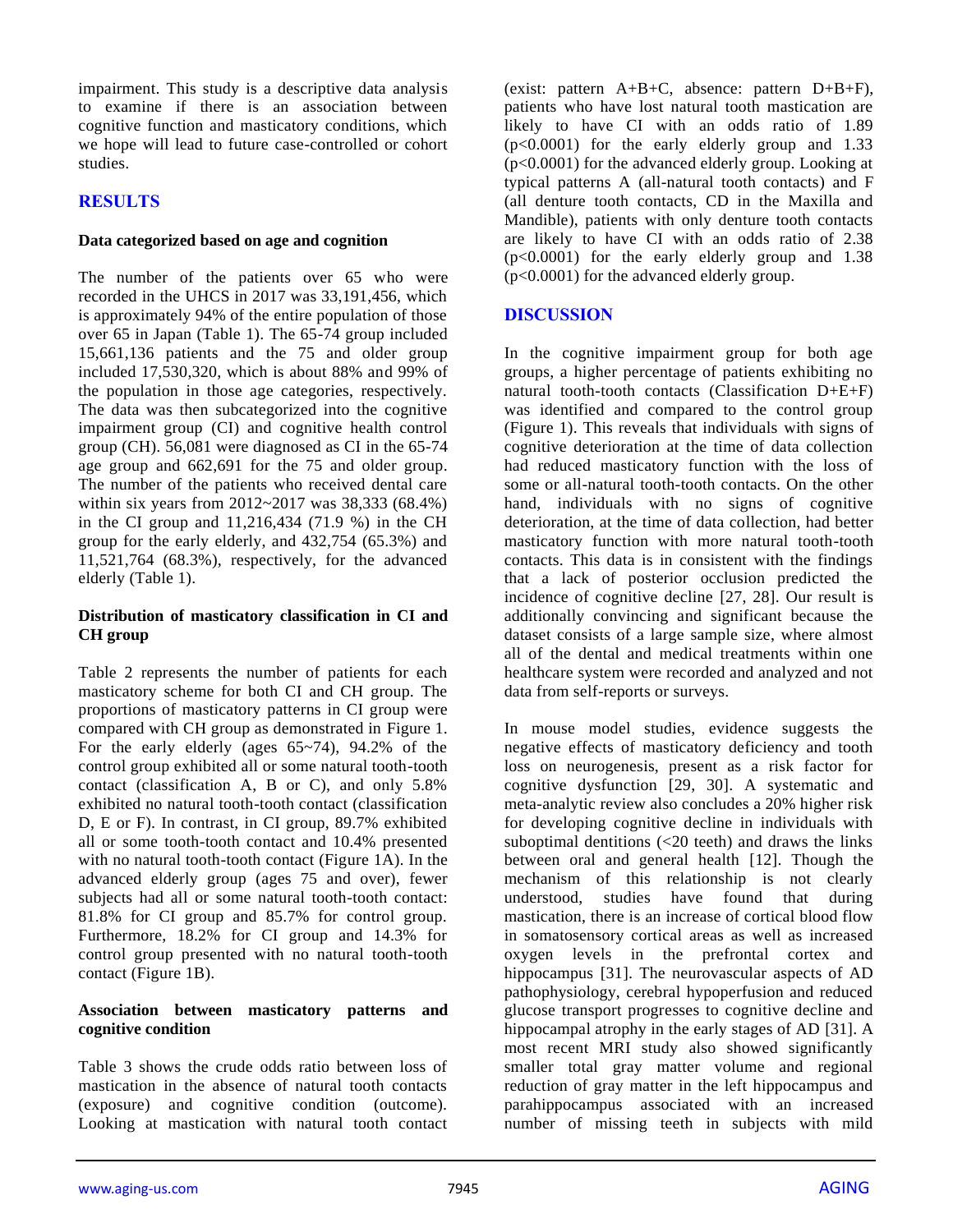| Number of patients recorded                                                                                             | Age $>65: 33,191,456$ (about 94% of the population) |                             |                           |                          |  |
|-------------------------------------------------------------------------------------------------------------------------|-----------------------------------------------------|-----------------------------|---------------------------|--------------------------|--|
| in medical-UHCS database in<br>2017                                                                                     |                                                     | Age 65~74: 15,661,136 (88%) | Age >75: 17,530,320 (99%) |                          |  |
| Cognitive diagnosis in 2017<br>CI: Cognitive impairment<br>$\bullet$<br>CH: Cognitive healthy<br>$\bullet$<br>(Control) | CI<br>56.081                                        | CН<br>15,605,055            | CI<br>662.691             | <b>CH</b><br>16,867,629  |  |
| Number of patients recorded in<br>dental UHCS database within<br>$2012 - 2017$                                          | 38.333<br>$(68.4\%)$                                | 11,216,434<br>$(71.9\%)$    | 432.754<br>$(65.3\%)$     | 11,521,764<br>$(68.3\%)$ |  |

**Table 1. Number of patient data extracted from Japanese universal healthcare system (UHCS) database.**

**Table 2. The number of patients in each mastication classification.**

| <b>Mastication</b>    | Age 65~74 |           | Age $>75$ |           |  |
|-----------------------|-----------|-----------|-----------|-----------|--|
| <b>Classification</b> | CI        | CН        | CI        | <b>CH</b> |  |
| А                     | 24.441    | 7,668,684 | 245,818   | 6,575,863 |  |
| B                     | 5,805     | 1,913,530 | 62,326    | 2,004,386 |  |
| C                     | 4.045     | 969,844   | 45,037    | 1,271,929 |  |
| D                     | 904       | 166,169   | 19,888    | 413,731   |  |
| Е                     | 1.724     | 302,582   | 29,367    | 661,514   |  |
| F                     | 1,339     | 176,887   | 29,352    | 569,546   |  |

cognitive impairment of Alzheimer's disease [32]. Moreover, a 9-year longitudinal study found that individuals with complete or partial tooth loss had significantly lower total brain volume and gray matter volume [33].

A possible explanation for the mechanism relating the brain to the oral cavity is that cranial nerves bypass the blood-brain barrier. This is possible via the trigeminal nerve which innervates the masseter muscles. The masseter muscles are responsible for chewing and forming food boluses for swallowing with masticatory movement generated by the neuronal network in the brainstem [34]. The trigeminal nerve is the largest cranial nerve that exits the cranium carrying motor innervation to the muscles of mastication and receiving sensory inputs from proprioceptors of the teeth. Based on our previously published study [20, 21], we hypothesize that brain housekeeping molecules may travel from the masticatory muscles to the brain through the trigeminal nerve after stimulation from mastication. Clearance of amyloid-β reduces toxicity and results in maintenance of neuronal health, thereby, possibly preventing cognitive decline.

The action of mastication involves movements of the jaw, translation and rotation. When teeth are biting in functional contacts, mechanoreceptors within the periodontium activate sensorimotor circuits and the signals of feedback and feedforward promote rhythmic jaw movements [34]. In response to repetitive oral motor tasks, the associated cortical network undergoes structural and function change overtime, which is called neuroplasticity [34]. As a result of tooth loss, mass and strength of masticatory muscles decrease, leading to difficulty in chewing while diminished afferent signals reduce neuroplasticity [35]. In addition, with aging, the number of teeth present, occlusal force and masseter muscle thickness all decrease [36]. Complete denture wearers are essentially in a state of masticatory incapacity while removable partial dentures offer only a poor addition to occlusion [37]. After complete denture rehabilitation, studies have observed a subsequent increase in muscle thickness, though remaining thinner than that of dentate individuals [38]. Reduced masticatory ability was found to impair spatial memory and learning ability linked to morphological changes, decreased neurotrophic protein expression and activities in the hippocampus [39].

In the present study, we found the crude odds ratio with a significance level of *p*<0.0001 which strongly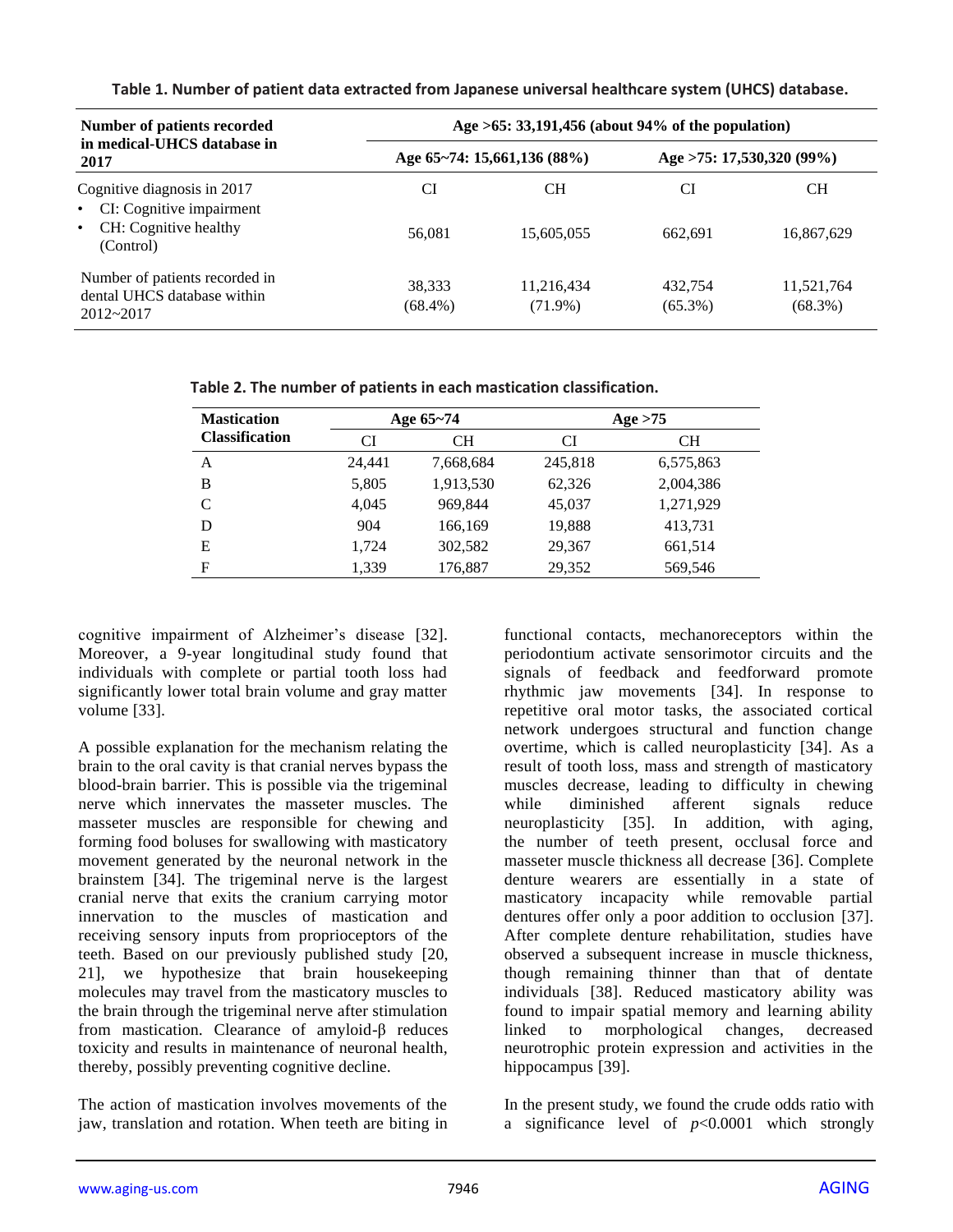supports the hypothesis that a lack of mastication by the natural teeth due to tooth loss may negatively impact cognitive health. Although a removable prosthesis contributes to reproducing some mastication with denture teeth, maintaining all-natural tooth contact is the ideal for obtaining maximum bilateral bite force. In both groupings  $(A+B+C$  vs.  $D+E+F$  and A vs. F), the odds ratio in advanced elderly groups is smaller than early elderly group. This can be explained by the fact that the bite/occlusal force continuously decreases after age 50 [23, 40].

A major limitation of this study is the lack of information on confounding variables such as population demographics, other systematic diseases, and socioeconomic status. There is also a lack of information regarding other diseases causing cognitive impairment such as stroke, schizophrenia, alcohol, or drug-induced mental disorders. In future studies, known risk factors should be included to eliminate potential bias. However, we were able to detect an association between cognitive function and masticatory condition among elderly adults. Although

removable prosthesis wear serves as a marker for tooth loss and a good predictor of cognitive impairment, the association between tooth loss and cognitive impairment was only suggested. Direct causative roles are yet to be proven. Multiple studies have shown the association between the tooth loss and diminished cognitive function, however, there remains conflicting evidence in longitudinal studies regarding the risk of developing incident dementia and tooth loss due to methodological limitations [28, 41]. Future studies using longitudinal data with an extensive period and larger sample size are needed to confirm and test these associations.

To the best of our knowledge, this study is the first to look at a large elderly population diagnosed with multiple stages of cognitive impairment and compare their masticatory conditions. Japan's UHCS database used for this descriptive analysis covered 33 million patients (age >65) which is more than 94% of the population, and the masticatory condition of 70% of those patients (more than 23 million patients) was investigated. Supplement to the current knowledge



Figure 1. Comparison of proportion of mastication patterns of cognitive impairment and control group. Proportions of mastication patterns were shown between patients with CI and Control. Mastication pattern is further separated into early elderly group (ages 65 ~ 74) (**A**) and advanced elderly group (ages > 75) (**B**). 1/3 of all CI subjects had mastication patters with no teeth contact.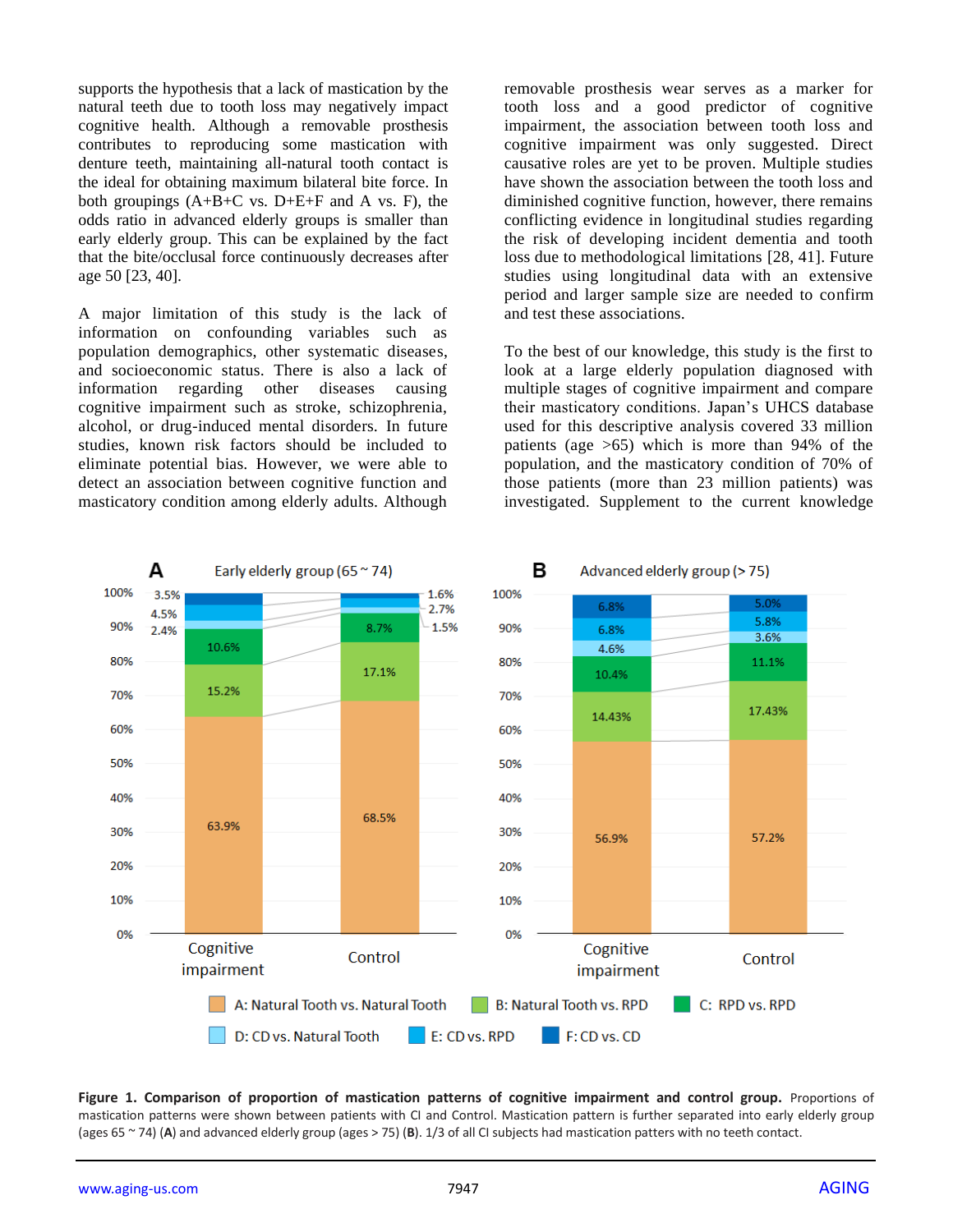|              |                                                 | All or some natural tooth contact $(A,B,C)$<br>VS.<br>No natural tooth contact $(D,E,F)$ | All natural tooth contact $(A)$<br>VS.<br>All denture tooth contact $(F)$ |                         |  |
|--------------|-------------------------------------------------|------------------------------------------------------------------------------------------|---------------------------------------------------------------------------|-------------------------|--|
| Age group    | <b>Early elderly</b><br><b>Advanced elderly</b> |                                                                                          | <b>Early elderly</b>                                                      | <b>Advanced elderly</b> |  |
| Odds ratio   | 1.89                                            | 1.33                                                                                     | 2.38                                                                      | 1.38                    |  |
| 95% CI       | 1.8294 to 1.9541                                | 1.3227 to 1.3437                                                                         | 2.2475 to 2.5099                                                          | 1.3604 to 1.3946        |  |
| Significance | P < 0.0001                                      | P < 0.0001                                                                               | P < 0.0001                                                                | P < 0.0001              |  |

**Table 3. Crude odds ratio between loss of mastication in the absence of natural tooth contacts (exposure) and cognitive condition (outcome).**

[42, 43], our data demonstrate a possible association between oral and cognitive health. The mechanisms of these changes require further elucidation. The implications of this study emphasize the importance of oral health throughout life and the maintenance of natural teeth to allow individuals to have a better quality of life both physically and mentally.

# **MATERIALS AND METHODS**

## **Collection of medical and dental records**

This study was approved by Japan's Ministry of Health, Labor and Welfare in 2018, and the dataset is obtained from the Japanese (UHCS) in 2020 and was approved by the Institutional Review Board of Iwate Medical University Japan (IMU\_01301). Figure 2 indicated the scheme for data collection. Patients over 65 years old who visited a medical office in 2017 were the first group included in the study. Patients in that group diagnosed with and without cognitive impairment (Alzheimer's disease or dementia) were identified. Diagnoses include pre-senile dementia of the Alzheimer's type, Alzheimer's type dementia, Alzheimer's type not specified dementia, senile dementia of the Alzheimer's type, frontotemporal dementia, senile cognition, dementia, cortical dementia, and subcortical dementia. Then among those patients, those who visited the dental office during 2012~2017 and received removable prosthesis were extracted and used for data analysis.

## **Classification of mastication**

The masticatory schemes were determined using dental insurance codes for removable prosthetic treatments; complete dentures (CD): 313017010, and removable partial dentures (RPD). Subjects were then categorized into six groups of masticatory

classifications depending on their masticatory patterns: subjects with (A) no removable prostheses (dentures) and only tooth-borne occlusion by naturalnatural tooth contact; (B) an RPD in one arch with occlusion of natural-denture tooth contacts in addition to natural-natural tooth contacts; (C) RPDs in both arches with occlusion in combination of denturedenture and/or natural-denture and/or natural-natural tooth contacts; (D) a CD in one arch with occlusion of only natural-denture tooth contacts; (E) CD and RPD in opposing arches with occlusion of denturedenture and denture-natural tooth contacts; and (F) CDs in both arches with only denture-denture tooth contacts in the absence of natural teeth (Figure 3). RPDs vary in shape depending on the number of missing teeth and sample images of RPD are represented in Figure 3.

## **Statistical analyses**

To analyze the association between cognitive condition and masticatory condition, the six masticatory patterns were compared between the cognitive impairment group (CI group) and the control group (CH: cognitive healthy group). The data was analyzed in two different age groups: 65 to 74 (early elderly, insurance covers 70%~80% of the cost), and those 75 and older (advanced elderly group, insurance covers 90% of the cost). The crude odds ratio was calculated to examine the association between masticatory condition and cognitive health. Six masticatory classifications were categorized into two combinations of grouping. Grouping A: (1) mastication of natural tooth-tooth exists (Classification  $A+B+C$ ) and (2) mastication of natural tooth-tooth absent (Classification  $D+E+F$ ) – all mastication is on denture teeth. Grouping B: (1) only natural dentition contacts (Classification A) and (2) only complete denture contacts (Classification F).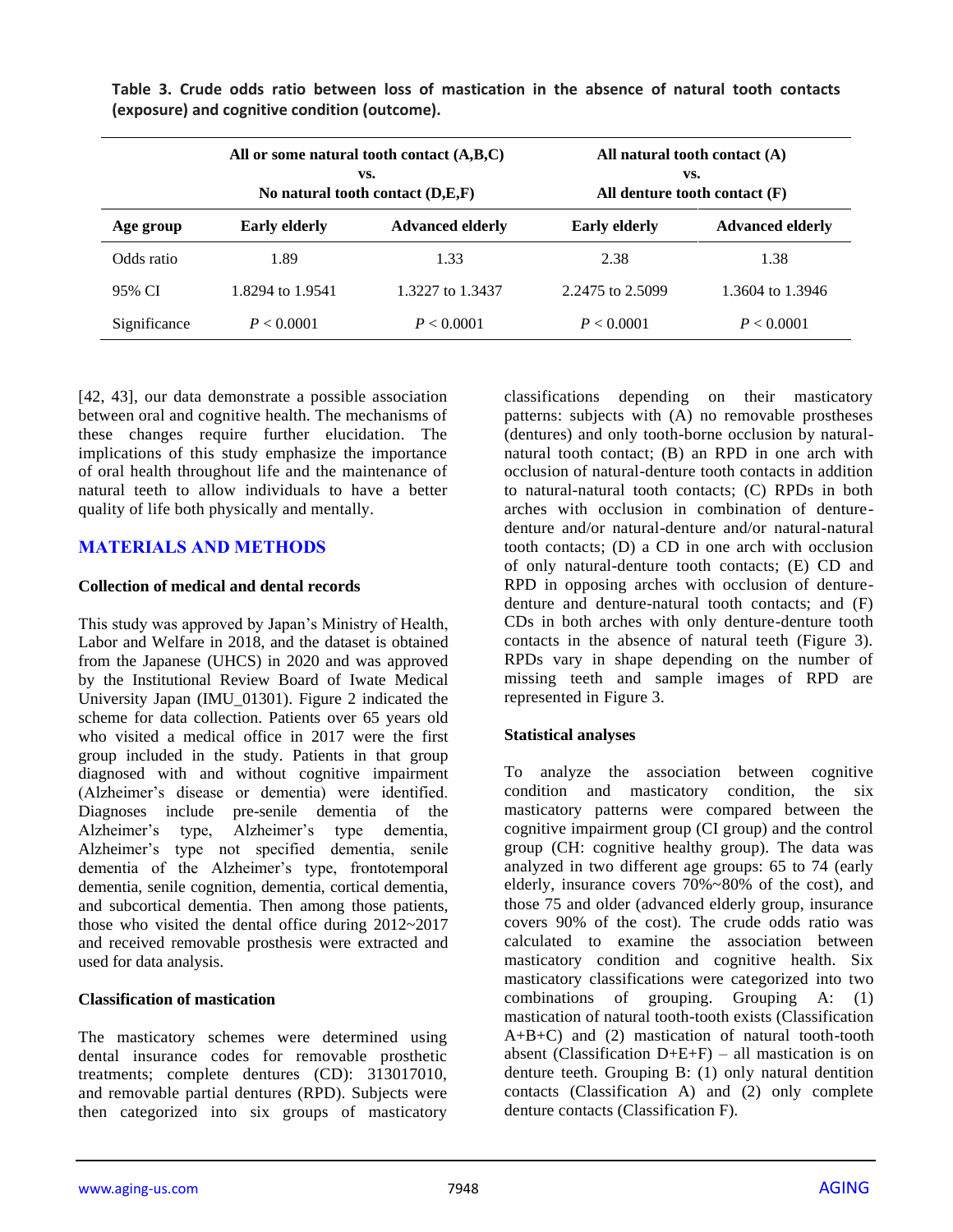

**Figure 2. Scheme of the study data extraction from Japanese universal healthcare system (UHCS) database.**

|                       |                                | <b>Mastication occlusal contact</b> |                                       |                                              |                                      |                                             |                                            |
|-----------------------|--------------------------------|-------------------------------------|---------------------------------------|----------------------------------------------|--------------------------------------|---------------------------------------------|--------------------------------------------|
| <b>Classification</b> |                                | Natural tooth<br>Natural tooth      | Natural tooth<br>Denture tooth on RPD | Denture tooth on RPD<br>Denture tooth on RPD | Natural tooth<br>Denture tooth on CD | Denture tooth on CD<br>Denture tooth on RPD | Denture tooth on CD<br>Denture tooth on CD |
|                       | A Natural vs. natural teeth    | $\circ$                             |                                       |                                              |                                      |                                             |                                            |
|                       | <b>B</b> Natural teeth vs. RPD | $\circ$                             | $\circ$<br>And                        |                                              |                                      |                                             |                                            |
|                       | C RPD vs. RPD                  | And / Or<br>O And/Or O<br>$\circ$   |                                       |                                              |                                      |                                             |                                            |
|                       | D CD vs. natural teeth         |                                     |                                       |                                              | $\circ$                              |                                             |                                            |
|                       | E CD <sub>vs</sub> . RPD       |                                     |                                       |                                              | $\circ$<br>And                       | $\circ$                                     |                                            |
|                       | F CD vs. CD                    |                                     |                                       |                                              |                                      |                                             | $\circ$                                    |

Figure 3. Mastication classifications and occlusal contact. RPD design varies depending on the number of missing teeth and classification B, C, and E include multiple scheme of occlusal contact pattern.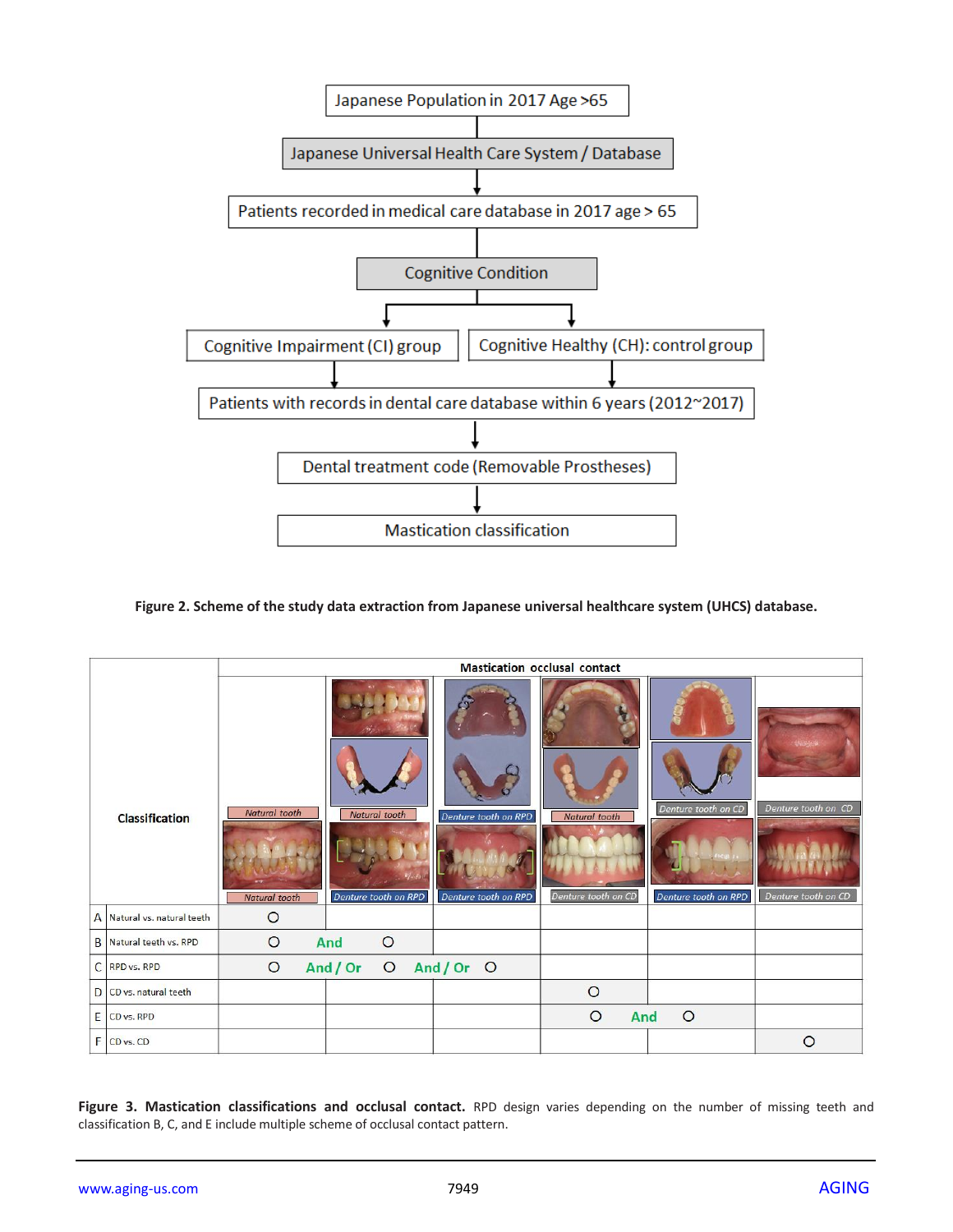# **AUTHOR CONTRIBUTIONS**

Ishikawa-Nagai, Harvard School of Dental Medicine: HSDM, Boston, USA, Iwate Medical University, Japan, Design and conceptualized study; acquisition of data; data analysis and interpretation; revising and finalizing the manuscript. Da Silva HSDM, Boston, USA, Design and conceptualized study; data interpretation; revising and finalizing the manuscript. Ni, HSDM, Boston, USA, Data interpretation; drafting/ revising/finalizing the manuscript. Lee, HSDM, Boston, USA, Data interpretation; finalizing the manuscript. Elani, HSDM, Boston, USA, Statistical advice and analysis interpretation. Ho, HSDM, Boston, USA, Drafting/revising manuscript. Thomas, HSDM, Boston, USA, Drafting/revising manuscript. Kuwajima, Iwate Medical University, Japan, Design and conceptualized study; acquisition of data. Ishida, HSDM, Boston, USA, Nippon Dental University, Tokyo, Japan, Statistical advice and analysis interpretation. Kobayashi, Iwate Medical University, Japan, Design and conceptualized study; acquisition of data; data interpretation.

# **ACKNOWLEDGMENTS**

The authors would like to express their gratitude to Japan's Ministry of Health, Labor and Welfare for sharing the database to contribute to research. All authors report no conflicts of interest. This work was not funded.

# **CONFLICTS OF INTEREST**

The authors declare that they have no conflicts of interest.

# **REFERENCES**

- 1. Alzheimer's Association. 2019 Alzheimer's disease facts and figures. Alzheimers Dement. John Wiley & Sons, Ltd. 2019; 15:321–87. <https://doi.org/10.1016/j.jalz.2019.01.010>
- 2. Prince M, Wimo A, Guerchet M, Ali GC, Wu YT, Prina M. World Alzheimer Report 2015 - The Global Impact of Dementia. Alzheimer's Disease International. 2015. [https://www.alzint.org/u/WorldAlzheimerReport](https://www.alzint.org/u/WorldAlzheimerReport2015.pdf) [2015.pdf](https://www.alzint.org/u/WorldAlzheimerReport2015.pdf)
- 3. Verghese J, Lipton RB, Katz MJ, Hall CB, Derby CA, Kuslansky G, Ambrose AF, Sliwinski M, Buschke H. Leisure activities and the risk of dementia in the elderly. N Engl J Med. 2003; 348:2508–16. <https://doi.org/10.1056/NEJMoa022252> PMID[:12815136](https://pubmed.ncbi.nlm.nih.gov/12815136)
- 4. Rusanen M, Kivipelto M, Quesenberry CP Jr, Zhou J, Whitmer RA. Heavy smoking in midlife and long-term risk of Alzheimer disease and vascular dementia. Arch Intern Med. 2011; 171:333–39. <https://doi.org/10.1001/archinternmed.2010.393> PMI[D:20975015](https://pubmed.ncbi.nlm.nih.gov/20975015)
- 5. Mielke MM, Roberts RO, Savica R, Cha R, Drubach DI, Christianson T, Pankratz VS, Geda YE, Machulda MM, Ivnik RJ, Knopman DS, Boeve BF, Rocca WA, Petersen RC. Assessing the temporal relationship between cognition and gait: slow gait predicts cognitive decline in the mayo clinic study of aging. J Gerontol A Biol Sci Med Sci. 2013; 68:929–37. <https://doi.org/10.1093/gerona/gls256>

PMI[D:23250002](https://pubmed.ncbi.nlm.nih.gov/23250002)

- 6. Erickson KI, Voss MW, Prakash RS, Basak C, Szabo A, Chaddock L, Kim JS, Heo S, Alves H, White SM, Wojcicki TR, Mailey E, Vieira VJ, et al. Exercise training increases size of hippocampus and improves memory. Proc Natl Acad Sci USA. 2011; 108:3017–22. <https://doi.org/10.1073/pnas.1015950108> PMI[D:21282661](https://pubmed.ncbi.nlm.nih.gov/21282661)
- 7. Liu HL, Zhao G, Cai K, Zhao HH, Shi LD. Treadmill exercise prevents decline in spatial learning and memory in APP/PS1 transgenic mice through improvement of hippocampal long-term potentiation. Behav Brain Res. 2011; 218:308–14. <https://doi.org/10.1016/j.bbr.2010.12.030> PMI[D:21192984](https://pubmed.ncbi.nlm.nih.gov/21192984)
- 8. Pitkälä KH, Pöysti MM, Laakkonen ML, Tilvis RS, Savikko N, Kautiainen H, Strandberg TE. Effects of the Finnish Alzheimer disease exercise trial (FINALEX): A randomized controlled trial. JAMA Intern Med. 2013; 173:894–901.

<https://doi.org/10.1001/jamainternmed.2013.359> PMI[D:23589097](https://pubmed.ncbi.nlm.nih.gov/23589097)

- 9. Chen WW, Zhang X, Huang WJ. Role of physical exercise in Alzheimer's disease. Biomed Rep. 2016; 4:403–07. <https://doi.org/10.3892/br.2016.607> PMI[D:27073621](https://pubmed.ncbi.nlm.nih.gov/27073621)
- 10. Biessels GJ, De Leeuw FE, Lindeboom J, Barkhof F, Scheltens P. Increased cortical atrophy in patients with Alzheimer's disease and type 2 diabetes mellitus. J Neurol Neurosurg Psychiatry. 2006; 77:304–07. <https://doi.org/10.1136/jnnp.2005.069583> PMI[D:16484636](https://pubmed.ncbi.nlm.nih.gov/16484636)
- 11. Barnes DE, Yaffe K. The projected effect of risk factor reduction on Alzheimer's disease prevalence. Lancet Neurol. 2011; 10:819–28. [https://doi.org/10.1016/S1474-4422\(11\)70072-2](https://doi.org/10.1016/S1474-4422(11)70072-2) PMI[D:21775213](https://pubmed.ncbi.nlm.nih.gov/21775213)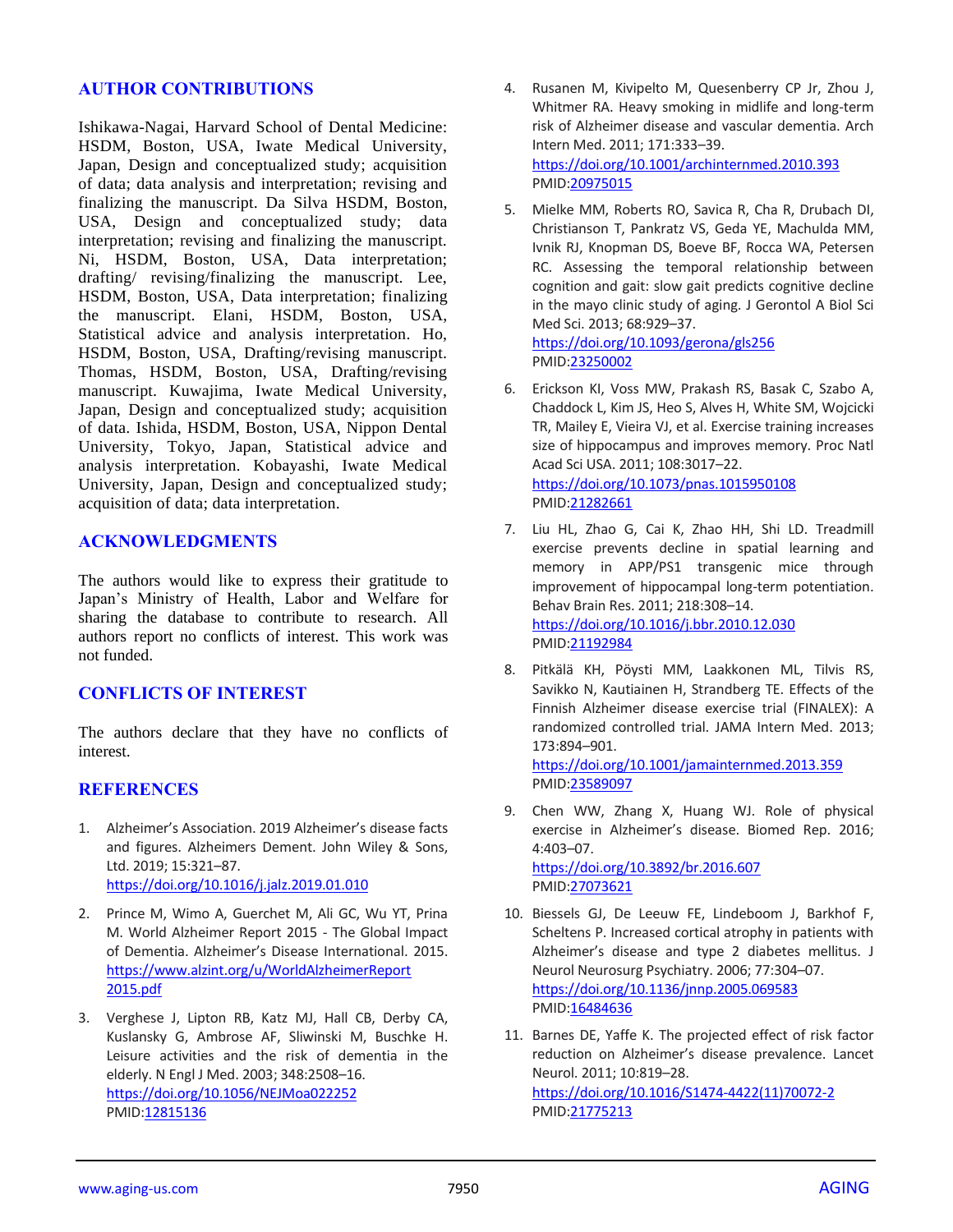- 12. Cerutti-Kopplin D, Feine J, Padilha DM, de Souza RF, Ahmadi M, Rompré P, Booij L, Emami E. Tooth loss increases the risk of diminished cognitive function: a systematic review and meta-analysis. JDR Clin Trans Res. 2016; 1:10–19. <https://doi.org/10.1177/2380084416633102> PMID[:30931697](https://pubmed.ncbi.nlm.nih.gov/30931697)
- 13. Campos CH, Ribeiro GR, Costa JL, Rodrigues Garcia RC. Correlation of cognitive and masticatory function in Alzheimer's disease. Clin Oral Investig. 2017; 21:573–78. <https://doi.org/10.1007/s00784-016-1923-z> PMID[:27473718](https://pubmed.ncbi.nlm.nih.gov/27473718)
- 14. Takeuchi K, Ohara T, Furuta M, Takeshita T, Shibata Y, Hata J, Yoshida D, Yamashita Y, Ninomiya T. Tooth loss and risk of dementia in the community: the hisayama study. J Am Geriatr Soc. 2017; 65:e95–100. <https://doi.org/10.1111/jgs.14791> PMID[:28272750](https://pubmed.ncbi.nlm.nih.gov/28272750)
- 15. Piancino MG, Tortarolo A, Polimeni A, Bramanti E, Bramanti P. Altered mastication adversely impacts morpho-functional features of the hippocampus: a systematic review on animal studies in three different experimental conditions involving the masticatory function. PLoS One. 2020; 15:e0237872. <https://doi.org/10.1371/journal.pone.0237872> PMID[:32817680](https://pubmed.ncbi.nlm.nih.gov/32817680)
- 16. Onozuka M, Watanabe K, Mirbod SM, Ozono S, Nishiyama K, Karasawa N, Nagatsu I. Reduced mastication stimulates impairment of spatial memory and degeneration of hippocampal neurons in aged SAMP8 mice. Brain Res. 1999; 826:148–53. [https://doi.org/10.1016/s0006-8993\(99\)01255-x](https://doi.org/10.1016/s0006-8993(99)01255-x) PMID[:10216208](https://pubmed.ncbi.nlm.nih.gov/10216208)
- 17. Yamazaki K, Wakabayashi N, Kobayashi T, Suzuki T. Effect of tooth loss on spatial memory and trkB-mRNA levels in rats. Hippocampus. 2008; 18:542–47. <https://doi.org/10.1002/hipo.20440> PMI[D:18446825](https://pubmed.ncbi.nlm.nih.gov/18446825)
- 18. Li J, Xu H, Pan W, Wu B. Association between tooth loss and cognitive decline: A 13-year longitudinal study of Chinese older adults. PLoS One. 2017; 12:e0171404. <https://doi.org/10.1371/journal.pone.0171404> PMID[:28158261](https://pubmed.ncbi.nlm.nih.gov/28158261)
- 19. Hirano Y, Obata T, Takahashi H, Tachibana A, Kuroiwa D, Takahashi T, Ikehira H, Onozuka M. Effects of chewing on cognitive processing speed. Brain Cogn. 2013; 81:376–81. <https://doi.org/10.1016/j.bandc.2012.12.002> PMID[:23375117](https://pubmed.ncbi.nlm.nih.gov/23375117)
- 20. Kobayashi T, Nagai M, Da Silva JD, Galaburda AM, Rosenberg SH, Hatakeyama W, Kuwajima Y, Kondo H, Ishikawa-Nagai S. Retrograde transport of masseter

muscle-derived neprilysin to hippocampus. Neurosci Lett. 2019; 698:180–85.

<https://doi.org/10.1016/j.neulet.2019.01.021> PMI[D:30639512](https://pubmed.ncbi.nlm.nih.gov/30639512)

- 21. Kuwajima Y, Nagai MS, Lee C, Galaburda AM, Kobayashi T, Nakasato A, Da Silva JD, Nagai SI, Nagai M. Trans-trigeminal transport of masseter-derived neprilysin to hippocampus. Arch Oral Biol. 2020; 118:104861. <https://doi.org/10.1016/j.archoralbio.2020.104861> PMI[D:32835988](https://pubmed.ncbi.nlm.nih.gov/32835988)
- 22. Marr RA, Hafez DM. Amyloid-beta and Alzheimer's disease: the role of neprilysin-2 in amyloid-beta clearance. Front Aging Neurosci. 2014; 6:187. <https://doi.org/10.3389/fnagi.2014.00187> PMI[D:25165447](https://pubmed.ncbi.nlm.nih.gov/25165447)
- 23. Bakke M. Bite Force and Occlusion. Malocclusion Masticatory Funct. 2006; 12:120–26. <https://doi.org/10.1053/j.sodo.2006.01.005>
- 24. Miyaura K, Morita M, Matsuka Y, Yamashita A, Watanabe T. Rehabilitation of biting abilities in patients with different types of dental prostheses. J Oral Rehabil. 2000; 27:1073–76. <https://doi.org/10.1046/j.1365-2842.2000.00620.x> PMI[D:11251780](https://pubmed.ncbi.nlm.nih.gov/11251780)
- 25. Shinkai RS, Hatch JP, Sakai S, Mobley CC, Saunders MJ, Rugh JD. Oral function and diet quality in a communitybased sample. J Dent Res. 2001; 80:1625–30. <https://doi.org/10.1177/00220345010800070601> PMI[D:11597022](https://pubmed.ncbi.nlm.nih.gov/11597022)
- 26. Shinogaya T, Toda S. Rehabilitation of occlusal support by removable partial dentures with free-end saddles. Eur J Prosthodont Restor Dent. 2003; 11:107–13. PMI[D:14562647](https://pubmed.ncbi.nlm.nih.gov/14562647)
- 27. Hatta K, Ikebe K, Gondo Y, Kamide K, Masui Y, Inagaki H, Nakagawa T, Matsuda KI, Ogawa T, Inomata C, Takeshita H, Mihara Y, Fukutake M, et al. Influence of lack of posterior occlusal support on cognitive decline among 80-year-old Japanese people in a 3-year prospective study. Geriatr Gerontol Int. 2018; 18:1439–46.

<https://doi.org/10.1111/ggi.13508> PMID[:30295988](https://pubmed.ncbi.nlm.nih.gov/30295988)

28. Dintica CS, Marseglia A, Wårdh I, Stjernfeldt Elgestad P, Rizzuto D, Shang Y, Xu W, Pedersen NL. The relation of poor mastication with cognition and dementia risk: A population-based longitudinal study. Aging (Albany NY). 2020; 12:8536–48. <https://doi.org/10.18632/aging.103156>

PMI[D:32353829](https://pubmed.ncbi.nlm.nih.gov/32353829)

29. Kubo KY, Murabayashi C, Kotachi M, Suzuki A, Mori D, Sato Y, Onozuka M, Azuma K, Iinuma M. Tooth loss early in life suppresses neurogenesis and synaptophysin